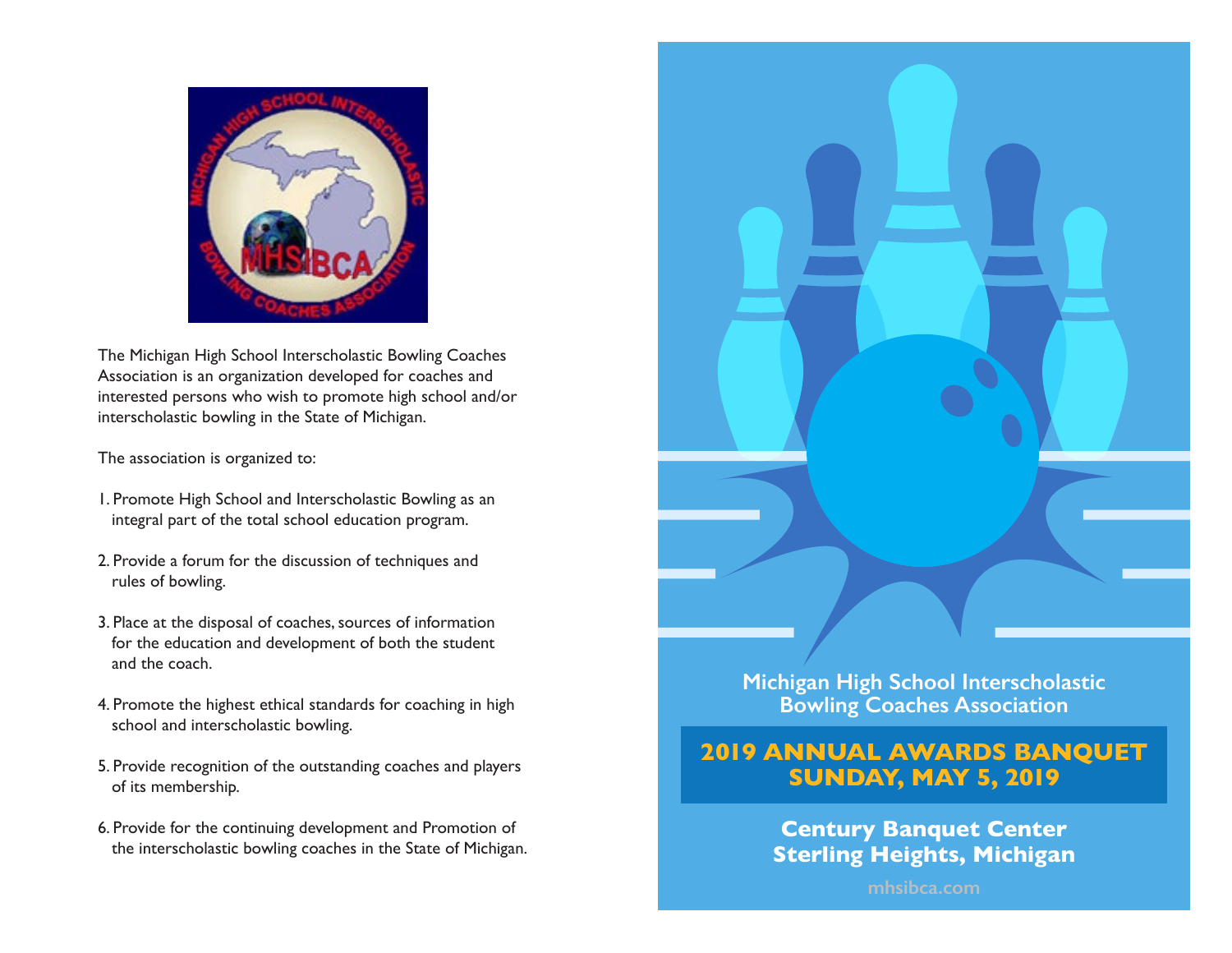### **EXECUTIVE OFFICERS**

**President** Dave Kowalski

**FIRST VICE PRESIDENT** Mike Roach

**SECOND VICE PRESIDENT** Scott Spar

> **Secretary** Scott Curtis

**Treasurer** Robert Tubbs

**Sergeant-At-Arms** Robert Ploof

### **EXECUTIVE COMMITTEE**

**Region 1 - Southwest Michigan** Sue Hutchings, Representative

**Region 2 - Southeast Michigan** Jim DeLong, Representative

**Region 3 - West Central Michigan** Josh Regnier, Representative

**Region 4 - East Central Michigan** Alexis Regnier, Representative

**Region 5 - Northern West Michigan** Suzy Thayer, Representative

> **East Side At-Large Director** Bob Ariss, Representative

**West Side At-Large Director** Roger Schildroth, Representative

### **WEBMASTER** Alexis Regnier



Metrof & SKILLS CENTEI





David V. Kowalski President

823 North Euclid Avenue<br>Bay City, MI 48706<br>euclidauto@speednetllc.com euclidauto.com



Phone: 989-684-5400 Fax: 989-684-9830 Cell: 989-860-6887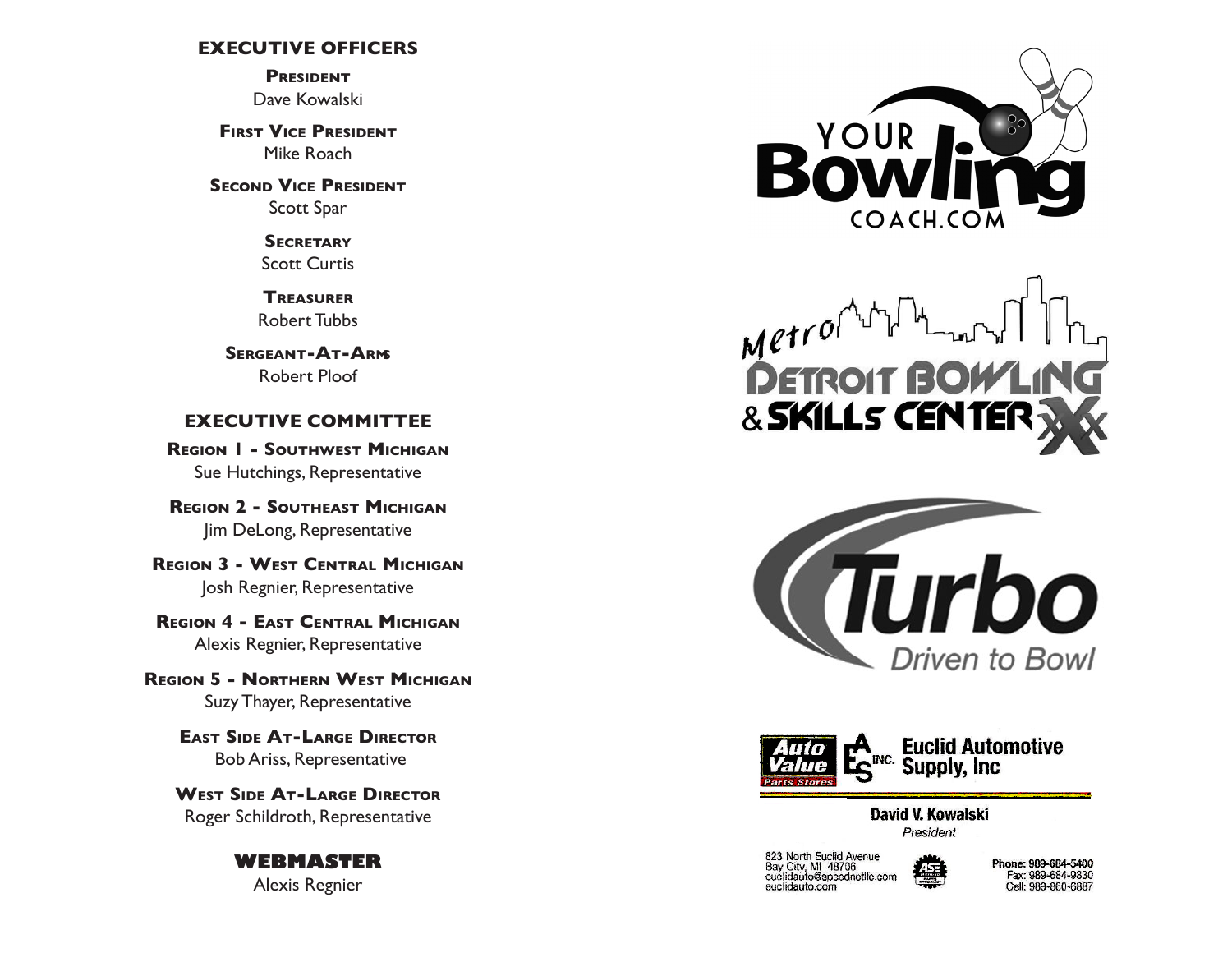# **MHSIBCA Hall of Fame Members**

- 2012 Jim Gostovich, Coach Jim Salzwedel, Coach Ann Roznowski, Coach Doug Melton, Coach Robert Longrey, Coach Lindy Burton, Coach
- **2011** Rudy Godefroidt, Educator Keith Krueger, Hemlock Boys Coach Robert Lomonaco, Proprietor & Coach Sue Hutchings, Proprietor & Coach Sue Herman, Coldwater Girls Coach
- **2010** Dave Kowalski, Coach Bangor John Glenn Judy Jaeger, Coach Livonia Ladywood James Teuber, Proprietor, Richfield Bowl Jerry Dunlap, Computer Programmer Craig Block, Coach, Bangor John Glenn
- **2009** Brian Bannasch, Coach, Rogers City Paul Bentley, Coach Hudsonville Robert Soloman, Coach Utica Ford ll Rick Dodick, Proprietor, Monitor Lanes Jerome Doyle, Proprietor, Colonial Lanes
- **2008** Deborah Alexander, Flint Metro Conference Carl Doornbos, Coach, Rockford HS Randy Shank, Proprietor, Sunnybrook Lanes
- 2007 Tracy Long, Coach, New Lothrop Clay Sandberg, Coach, Ishpeming/Negaunee Tom Stockton, Coach, Sterling Heights Stevenson
- **2006** Harry Burkey, Founder, MHSIBCA Assn. James Pellerito, Coach, East Kentwoon Mark Voight, Proprietor, Community Bowling Ctrs.
- **2003** Scott Bennett, Director, BCAM Matt Fiorito, Sports Writer, Detroit Free Press Greg Gumtow, Commissioner, SE Michigan Michael Martus, Founder, MHSIBCA Assn. Ron Tomassoni, Founder, MHSIBCA Assn.

# **2019 All State Teams – Division 1**

**BOYS FIRST TEAM** JEFFREY LIZEWSKI II WOODHAVEN 12 NICHOLAS SLAGTER IENISON 12 HUNTER GATES WATERFORD KETTERING 12 ABERY THOMAS III CHIPPEWA VALLEY II JACOB KUJAWA DE LA SALLE 12 KYLE FINN DAKOTA NAME OF THE RESERVE OF THE RESERVE OF THE RESERVE OF THE RESERVE OF THE RESERVE OF THE RESERVE OF THE RESERVE OF THE RESERVE OF THE RESERVE OF THE RESERVE OF THE RESERVE OF THE RESERVE OF THE RESERVE OF TH LUKE ACTON OXFORD II IZAAC GOERGEN MIDLAND 10

| <b>SECOND TEAM</b>   |                                  |                |  |
|----------------------|----------------------------------|----------------|--|
| NICK CASAGRANDE      | <b>WALLED LAKE CENTRAL</b>       | 12             |  |
| <b>NOAH CAMPBELL</b> | LIVONIA CHURCHHILL               | $\overline{2}$ |  |
| MATT BUCK            | <b>ROCKFORD</b>                  | $\mathsf{L}$   |  |
| RYAN JAMES           | <b>DAKOTA</b>                    | $\overline{2}$ |  |
| <b>KENNETH KLOTH</b> | LIVONIA FRANKLIN                 | $\mathsf{L}$   |  |
| SEAN RONALD          | <b>FARMINGTON HARRISON</b>       | $\overline{2}$ |  |
| ROBERT BURCAR III    | <b>ST. CLARE SHORES LAKEVIEW</b> | 12             |  |
| ALAN BROWN           | <b>PLYMOUTH</b>                  | 12             |  |
| ALEC BISTERFELDT     | <b>CALEDONIA</b>                 | 9              |  |
|                      |                                  |                |  |

#### **GIRLS FIRST TEAM**

| <b>DANIELLA DECRUYDT</b> | <b>LAKE SHORE</b>               | 10              |
|--------------------------|---------------------------------|-----------------|
| <b>HEATHER BUCK</b>      | <b>ROCKFORD</b>                 | $\overline{12}$ |
| <b>LAUREN SLAGTER</b>    | <b>JENISON</b>                  | ш               |
| <b>DANIELLE MCBRIDE</b>  | <b>DAKOTA</b>                   | 12              |
| <b>MEGAN ARMBRUSTER</b>  | <b>OXFORD</b>                   | $\overline{12}$ |
| <b>GABRIELLA VANHORN</b> | <b>HOLT</b>                     | 12              |
| STEPHANIE SCHALK         | <b>ST CLARE SHORES LAKEVIEW</b> | 12              |
| <b>ANNA BARTZ</b>        | <b>IENISON</b>                  | ш               |

#### **SECOND TEAM**

| CHEYENNE WASHINGTON LAKE ORION |                            | П  |
|--------------------------------|----------------------------|----|
| <b>SARAH HAYES</b>             | <b>WESTLAND JOHN GLENN</b> | 12 |
| <b>MAKENZEE BARTHLOW</b>       | <b>UTICA</b>               | 12 |
| <b>ABIGAIL BIRD</b>            | <b>TAYLOR</b>              | 12 |
| <b>CARRINGTON BEAMAN</b>       | <b>FARMINGTON-HARRISON</b> | 10 |
| <b>JESSICA LUDWICK</b>         | <b>LAKE SHORE</b>          | 12 |
| <b>ANNA MAXWELL</b>            | <b>WESTLAND JOHN GLENN</b> | 10 |
| <b>SKYLIN ALLARD</b>           | <b>WATERFORD MOTT</b>      | П  |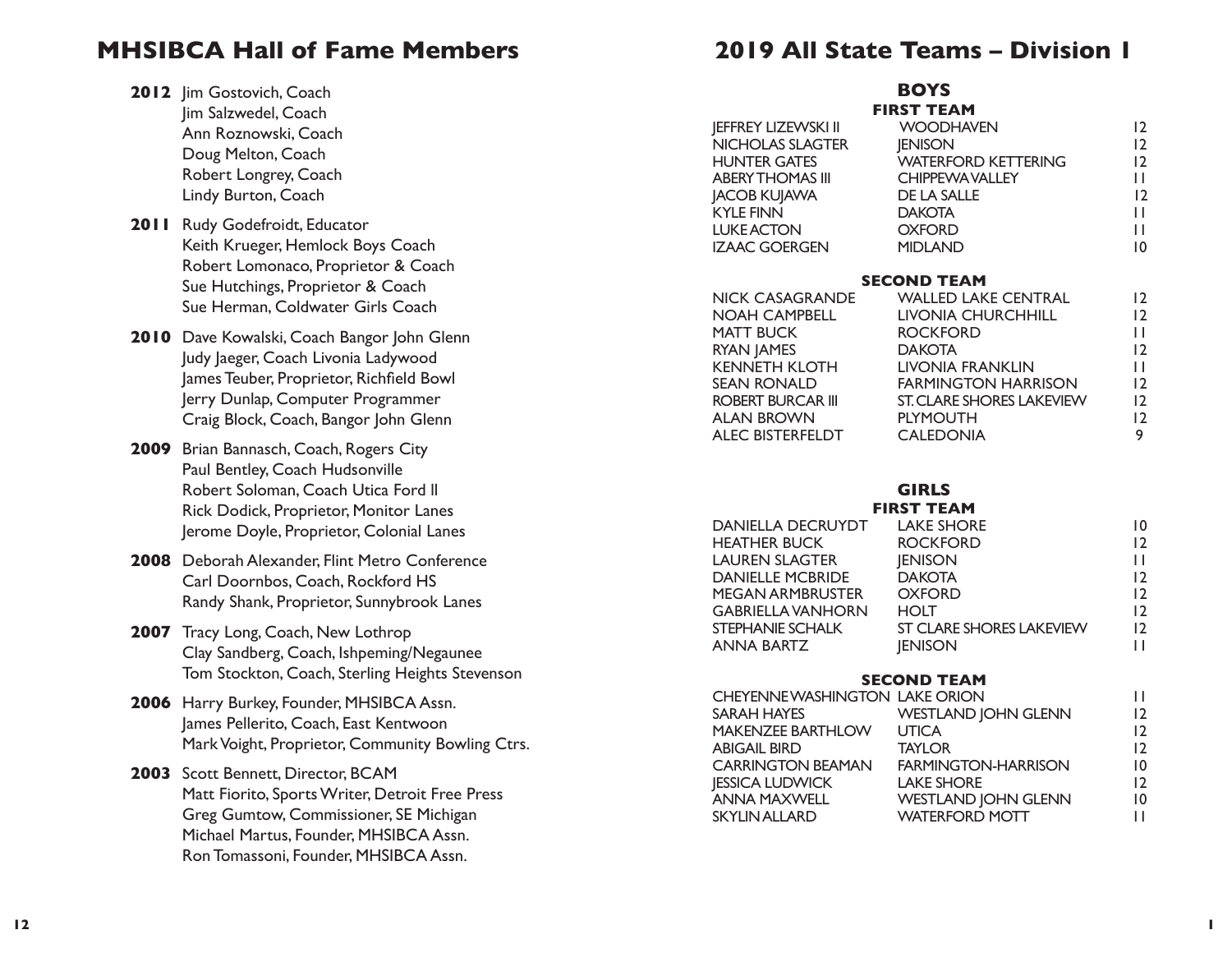# **2019 All State Teams – Division 2**

**BOYS**

|                          | <b>FIRST TEAM</b>                 |                |
|--------------------------|-----------------------------------|----------------|
| <b>JAMES RUOFF</b>       | <b>PENNFIELD</b>                  | 12             |
| ELLIOT DISCHER           | <b>TECUMSEH</b>                   | $\overline{2}$ |
| ALEC KEPLINGER COLDWATER |                                   | $\overline{2}$ |
| BRANDON FOSTER           | <b>CADILLAC</b>                   | $\overline{2}$ |
| THOMAS TRECHA            | <b>OWOSSO</b>                     | $\overline{2}$ |
| KYLEVERMILYEA            | <b>CADILLAC</b>                   | П              |
| ZACH WYSZYNSKI           | NEW BOSTON HURON                  | 12             |
| ZACH TAYLOR              | NEW BOSTON HURON                  | $\overline{2}$ |
|                          | <b>SECOND TEAM</b>                |                |
| <b>DAN FREY</b>          | <b>NORTHVIEW</b>                  | П              |
| BRADEN TRIGGS            | OWOSSO                            | П              |
| CARSON HOMMES            | FOREST HILLS NORTHERN             | 9              |
| KYLE LANGWORTHY KEARSLEY |                                   | $\overline{2}$ |
|                          | NOAH TAFANELLI WARREN WOODS TOWER | 10             |
| <b>BEN HOUCK</b>         | SOUTH LYON                        | 12             |
| AARON BROWN-O'DELL       | <b>STURGIS</b>                    | $\overline{2}$ |
| <b>IACOB TURNER</b>      | <b>ORTONVILLE BRANDON</b>         | 12             |

#### **GIRLS FIRST TEAM**

|                        | .                         |    |
|------------------------|---------------------------|----|
| <b>OMANI MORALES</b>   | <b>CEDAR SPRINGS</b>      | H  |
| <b>IMARI BLOND</b>     | <b>KEARSLEY</b>           | ш  |
| <b>EMILY GURIN</b>     | <b>ANNAPOLIS</b>          | 12 |
| <b>KARLIVANDUINEN</b>  | <b>REETHS PUFFER</b>      | 9  |
| <b>CARLY SNYDER</b>    | <b>THORNAPPLE KELLOGG</b> | 10 |
| <b>ALLISON EIBLE</b>   | <b>KEARSLEY</b>           | 10 |
| <b>MIRANDA WALKER</b>  | <b>WARREN WOODS TOWER</b> | 12 |
| <b>CASSIE MCCARREN</b> | <b>WARREN WOODS TOWER</b> | П  |
|                        |                           |    |
|                        |                           |    |

#### **SECOND TEAM** EMILIE ZLATOS CARLETON AIRPORT 10 KAYLEE HALL **JACKSON NORTHWEST** ADRIANNA GOOD CHARLOTTE  $\frac{9}{12}$ COURTNEE CLEMONS MARSHALL JORDYN CARROLL NEW BOSTON HURON 12 KATELYN HEIDEN CROSSWELL LEXINGTON 11 HALEY HOOPER PENNFIELD 12 ABIGAIL MATHER CHARLOTTE 10 LINDSAY CROSS MONA SHORES 11

# **MHSIBCA Hall of Fame Members**

- **2018** Dennis Hermani, Coach Mike Eaton, Proprietor Jim Hamlin, Proprietor Mark Faupel, Coach Mike Martin, Coach
- 2017 Michael Balentine, Coach Claude (JR. ) Lafnear, Coach Eric Painter, Coach Philip Periard, Athletic Director Ken Roznowski, Coach Frank Gulczinkski, Proprietor
- **2016** Todd Reichard, Coach Robert Ploof Jr., Coach Cheryl DeFrance, Coach Ken Richard, Coach Bob Huebel, Proprietor Paul Stuart, Proprietor
- **2015** Heidi Wrathell, Proprietor & Coach Kendall Krick, Coach Larry Radtke, Coach Susan Hines, Coach Eric Bottrall, Coach John Essenmacher, Jr., Coach
- **2014** Randy Allen, MHSAA Director of Bowling

Bob Ariss, Coach Rusty Thomas, Coach George Pohly, Sports Writer Chris Buryta, Coach Bob Hutchings, Proprieter Penny Stillwagon, Coach Robert Dean Tubbs, Coach Mike Roach,Coach

**2013** Tim Bauer, Coach Fred Ringrose, Coach Larry Boyer, Athletic Director Will Kowalski, Sports Writer George Bogden, Coach Skip Kelley, Coach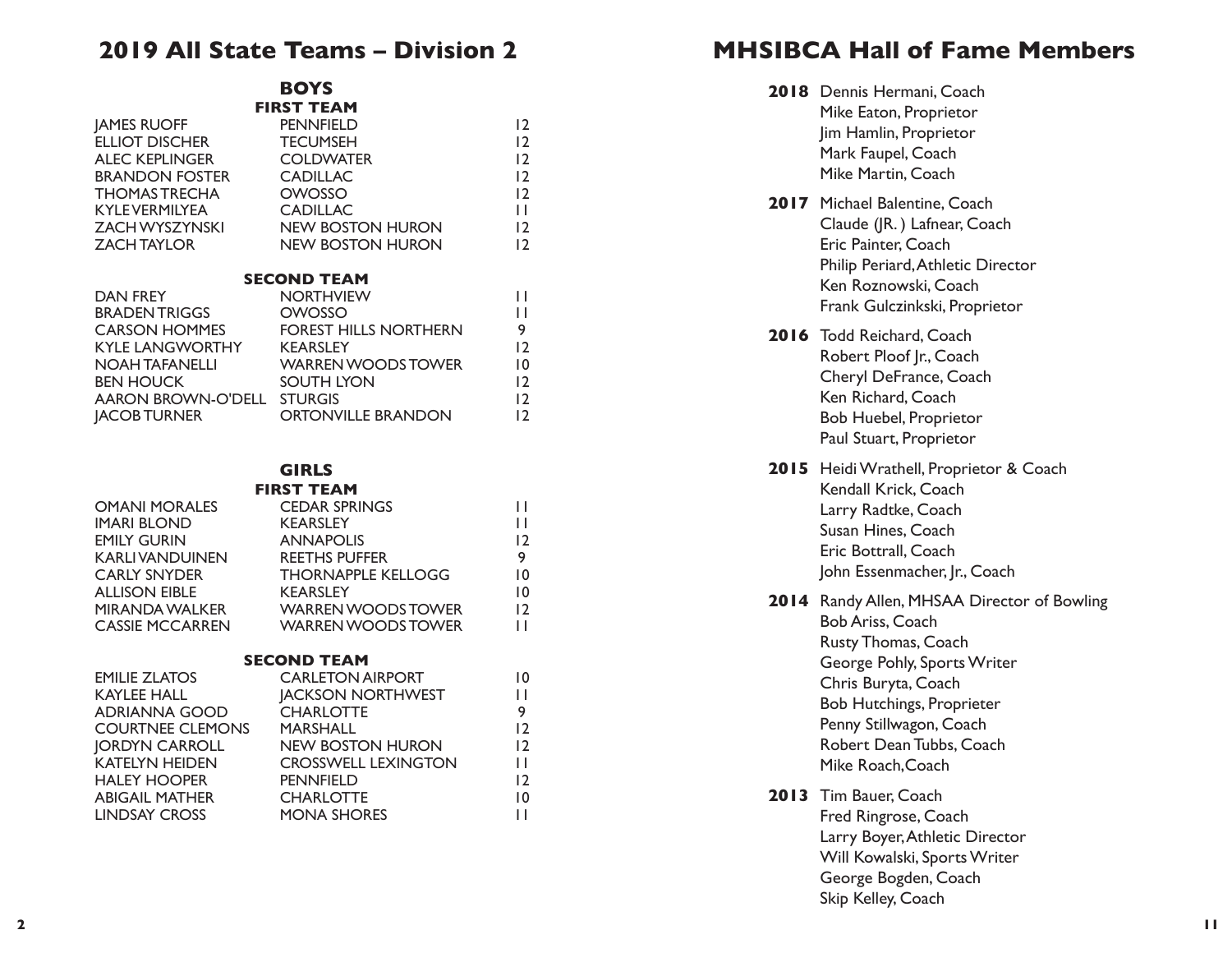# **2019 MHSIBCA Hall of Fame**

### **Tracy Greene – Proprietor/Davison Coach**

Tracy Greene has been involved with the Davison Varsity Boys/ Girls bowling program from its inception. He worked with other proprietors to create and promote high school bowling as a sport at Davison and other schools around Genesee County. Greene, a 1982 Davison graduate, has taken pride in the bowlers at Rollaway Lanes. Supporting the teams for over 16 years as the Proprietor of Rollaway Lanes, he also coached for 10 years for both the Boys and Girls. Tracy has been recognized by the Saginaw Valley Conference as Coach of the Year multiple times. His sons, Logan and Tylor, and daughter Brooklyn, were all members of the varsity bowling program. Both Tylor and Brooklyn went on to bowl for Robert Morris University and won National Team Championships.

In all, 19 graduates from the Cardinal teams have gone on to bowl in college. Since 2004, Davison Varsity Bowling has accumulated 9 State Championships, 25 Regional Championships, and 22 Conference (Big 9/Saginaw Valley) Championships. In addition to multiple Dream Team members, 2 Detroit Free Press Miss Bowling recipients (Brooke Wood, 2013/ Taylor Davis, 2017) and a Detroit Free Press Mr. Bowling recipient (Tylor Greene, 2012), have come from Davison. Tracy has helped to create one of the most successful high school bowling programs in the state of Michigan.

*Congratulations,Tracy Greene, on your induction to the MHSIBCA Hall of Fame!*

# **2019 All State Teams – Division 3**

|                                 | <b>BOYS</b>       |                |
|---------------------------------|-------------------|----------------|
|                                 | <b>FIRST TEAM</b> |                |
|                                 |                   | $\mathbf{H}$   |
|                                 |                   | 12             |
| JONATHAN RYAN HOPKINS           |                   | 12             |
| TANNER MIELKE GLADWIN           |                   | 12             |
| DAWSON CAMPBELL CHEBOYGAN AREA  |                   | $\mathbf{H}$   |
| BRADY BOWEN ORCHARD VIEW        |                   | 12             |
| ZACHARY RAY RICHMOND            |                   | $\overline{2}$ |
| KYLE SEVERN                     | CARO              | 12             |
| <b>SECOND TEAM</b>              |                   |                |
|                                 |                   | 12             |
|                                 |                   | 12             |
|                                 |                   | 12             |
| <b>JASE CLAIRMONT BIRCH RUN</b> |                   | 9              |
| PHILIP TOKARCZYK ARMADA         |                   | $\mathbf{H}$   |
| KYLE NOHEL STANFORD MERIDIAN    |                   | $\mathbf{L}$   |
| CODY ROEHRS GLADWIN             |                   | 12             |
| RANDY CARNAHAN JR. MARINE CITY  |                   | $\overline{2}$ |

# **GIRLS**

|                         | <b>FIRST TEAM</b>        |                |
|-------------------------|--------------------------|----------------|
| <b>JENNA BETTS</b>      | <b>CLARE</b>             | Н              |
| <b>ALYSSA MAJOR</b>     | <b>MUSKEGON OAKRIDGE</b> | 12             |
| KARISSA MANIFOLD        | <b>HILLSDALE</b>         | 10             |
| <b>AMY JACKSON</b>      | <b>FLATROCK</b>          | Н              |
| <b>AUDREY MEADER</b>    | <b>COLOMA</b>            | 12             |
| <b>HANNAH HAM</b>       | <b>FLATROCK</b>          | 12             |
| <b>MACKENZIE WESTON</b> | <b>GLADWIN</b>           | 12             |
| <b>BAILEY WESTON</b>    | <b>GLADWIN</b>           | $\overline{2}$ |
| <b>SECOND TEAM</b>      |                          |                |
| <b>FIONA WOODROW</b>    | <b>ITHACA</b>            | П              |
| <b>DENISE BRYCE</b>     | <b>BIRCH RUN</b>         | 12             |
| <b>MADILYNN KIELING</b> | <b>CLARENCEVILLE</b>     | Н              |
| <b>JENNA MATHISON</b>   | <b>CLINTONDALE</b>       | 12             |
| <b>SARA ARMENT</b>      | <b>CLINTONDALE</b>       | П              |
| <b>EMILY FELDTEN</b>    | <b>COLOMA</b>            | П              |
| KAYLA VANTIEM           | <b>GLADWIN</b>           | Н              |
| <b>BETHANY SLATER</b>   | <b>ITHACA</b>            | 12             |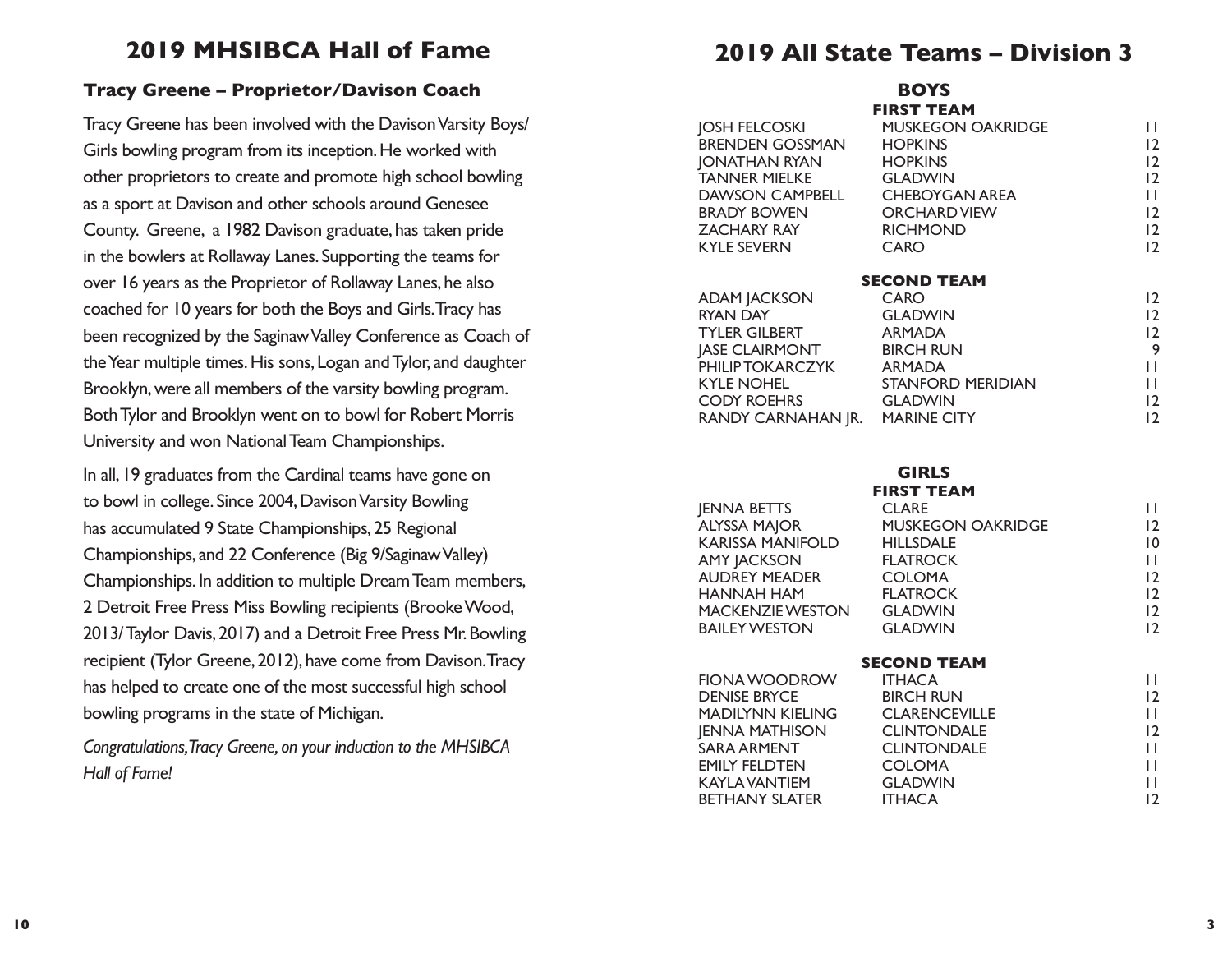## **2019 All State Teams – Division 4**

#### **BOYS FIRST TEAM**

| KOREY REICHARD        | <b>VANDERCOOK LAKE</b>           | $\overline{2}$ |
|-----------------------|----------------------------------|----------------|
| <b>COLLIN BALDWIN</b> | <b>NAPOLEON</b>                  | $\overline{2}$ |
| <b>BRANDON HYSKA</b>  | <b>BRONSON JR &amp; SR HS</b>    | 12             |
| <b>CONNOR LACKEY</b>  | <b>VANDERCOOK LAKE</b>           | 12             |
| <b>TATE STEINBORN</b> | <b>NEW LOTHROP</b>               | 12             |
| <b>SEAN WYERS</b>     | <b>GRASS LAKE</b>                | 10             |
| MICHAEL PRATT         | <b>ST. CHARLES</b>               | 12             |
| <b>LUKE RIEGER</b>    | <b>HOUGHTON LAKE C.S.</b>        | $\mathsf{L}$   |
|                       |                                  |                |
|                       | <b>SECOND TEAM</b>               |                |
| NICHOLAS LOVE         | <b>BURTON BENDLE</b>             | 10             |
| LUKE AUGSBURGER       | ROGERS CITY                      | 12             |
| AUSTIN FARAH          | <b>GENESEE</b>                   | П              |
| TONY WALKER           | ROGERS CITY                      | 12             |
| <b>JACK STAPLETON</b> | <b>GRASS LAKE</b>                | П              |
| STASIU TARASZKIEWICZ  | <b>GABRIEL RICHARD-RIVERVIEW</b> | 12             |
| SHANE WARNER          | <b>NAPOLEON</b>                  | $\overline{2}$ |
| <b>DOMINIC TRELA</b>  | <b>GABRIEL RICHARD-RIVERVIEW</b> | $\overline{2}$ |

# **GIRLS**

#### **FIRST TEAM** MACKENZIE JOHNSON VANDERCOOK LAKE 12 RYLEE LAMBERT BENDLE 12 DAKOTA SMITH BRONSON IR & SR HS RAEGEN ELLER LINCOLN ALCONA 12 JAZMIN MILKS ST. LOUIS 12 KASSIDY ALEXANDER HANOVER HORTON 10 CHASTA GANSKE ROGERS CITY 12 KATHRYN SAYLES NAPOLEON 11 **SECOND TEAM** CHANDRA GANSKE ROGERS CITY 9 LAUREN MAY RAVENNA 12 BRIENNA MCFARREN RAVENNA 12 BAILEY RANCK COLEMAN JR & SR HS 12 LYDIA FRANCE NORTHPOINTE CHRISTIAN 12 PRESLEE STAHL VANDERCOOK LAKE 12

HOLLY KOOIKER NORTHPOINTE CHRISTIAN 12 ARIELLE OAKLEY VANDERCOOK LAKE 10

# **Michigan High School Interscholastic Bowling Coaches Association**

# **2019 Coach of the Year**

### **DIVISION I**

BOYS COACH Dennis Crescenti – L'Anse Creuse North

> GIRLS COACH Chris Slagter – Jenison Kim Becker – Jenison

### **DIVISION II**

BOYS COACH Larry Collins – New Boston Anchor Bay

> GIRLS COACH Janie Zlatos – Carleton Airport

### **DIVISION III**

BOYS COACH Kent Crawford – Gladwin

GIRLS COACH Carley Burrell – Coloma

### **DIVISION IV**

BOYS COACH Randy Chesney – Napoleon

GIRLS COACH Caryl Walling – New Lothrop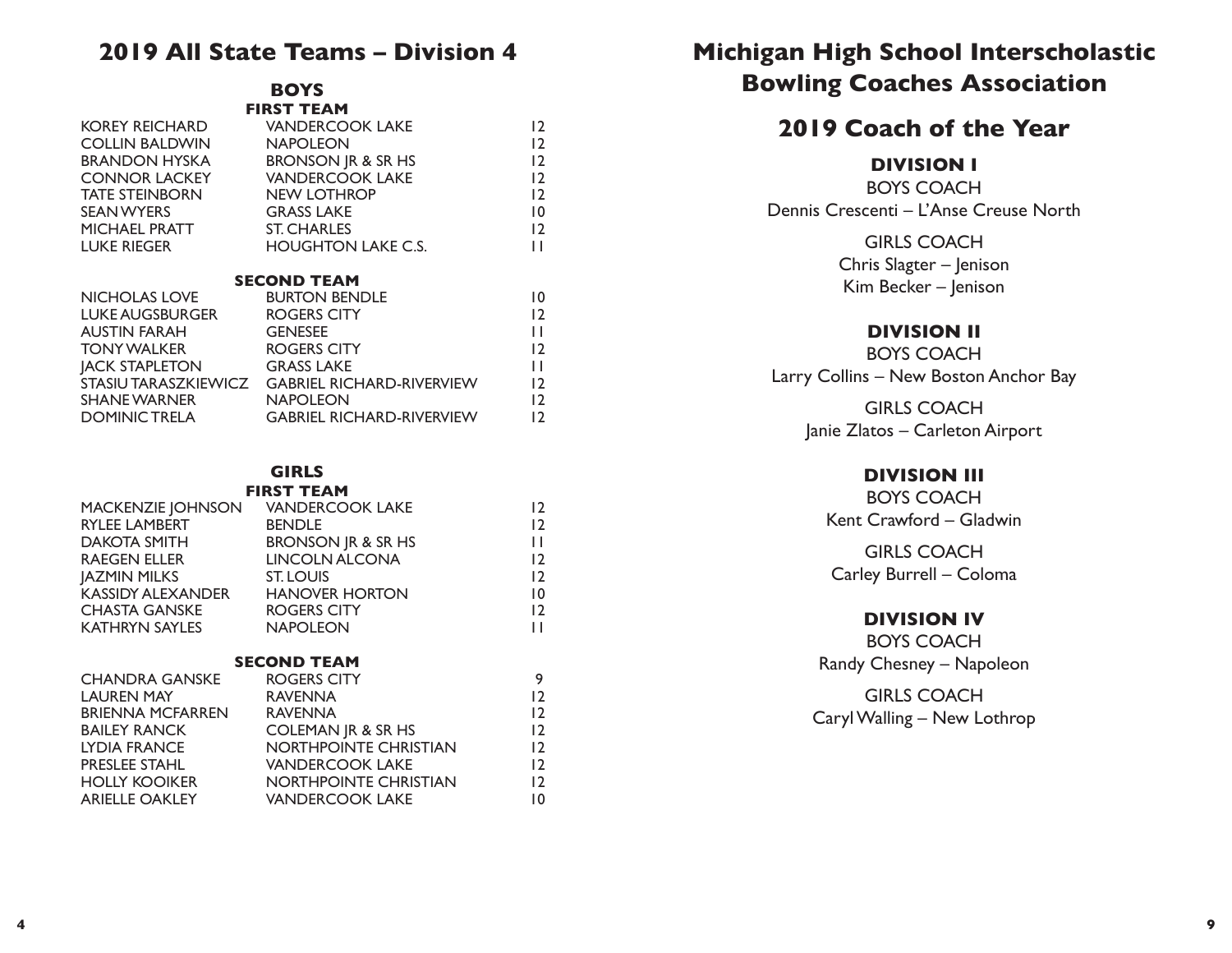### **2018 Detroit Free Press Dream Team**

#### **BOYS**

LUKE CANTRELL – GENESEE – **MR. BOWLING** TREVOR MORGAN – KALAMAZOO LOY NORRIX GABE CASSISE – WYANDOTTE ROOSEVELT ISAAC SOLIS – ADRIAN MADISON BRANDON KREINER – DAVISON CARSON CLARK – LOWELL

#### **GIRLS**

NATALIE KLEIN – BRIGHTON – **MISS BOWLING** BARBARA HAWES – FLINT KEARSLEY SYDNEY URBEN – WAYLAND UNION MACAILIN RODRIGUEZ – CALEDONIA CAITLYN LEE – ISPHEMING TIFFANY LUTZ – UNIONVILLE-SEBEWAING

### **2017 Detroit Free Press Dream Team**

#### **BOYS**

KYLE TUTTLE – ST CHARLES – **MR. BOWLING** JIMMY MITCHELL – GRAND HAVEN GAGE NICKELSON – WYOMING KELLOGGSVILLE DAVID NORTHOUSE – BYRON CENTER AUSTIN ROBISON – STURIGIS CODY JOHNSTON – SANDUSKY

#### **GIRLS**

TAYLOR DAVIS – DAVISON - **MISS BOWLING** BRITTNEY SCHNICKE – CALEDONIA MADCHEN BREEN – WARREN REGINA ALYSSA CRAMPTON – MARINE CITY SHAIERICA GOULD – FLINT BEECHER MAKAYLA LANCIONI – SOUTH LYON EAST

### **2016 Detroit Free Press Dream Team**

#### **BOYS**

JORDAN NUNN – FLINT CARMAN AINSWORTH - **MR. BOWLING** CHASE KAUFMAN – SWARTZ CREEK JACOB KERSTEN – CLARKSTON CHAD STEPHEN – FLINT KEARSLEY AUSTIN KRAEMER – RIVERVIEW RICHARD KYLE HAYES – L'ANSE CREUSE NORTH

#### **GIRLS**

HANNAH PLOOF – FLINT KEARSLEY - **MISS BOWLING** EMMA DAVIS – HANOVER HORTON SABRINA BALL – COLOMA SAMANTHA GAINOR – L'ANSE CREUSE NORTH JULIA HUREN – WESTLAND JOHN GLENN ALANA WIRGAU – ROGERS CITY

# **2019 MHSIBCA Scholarships**

| <b>MHSIBCA Division Award Recipients</b> |                                                          |
|------------------------------------------|----------------------------------------------------------|
| <b>DANYLLE M SCHOWIAK</b>                | <b>LAKE SHORE</b>                                        |
| NICHOLAS C SLAGTER                       | <b>JENISON</b>                                           |
| <b>BENJAMIN A HOUCK</b>                  | <b>INTERNATIONAL ACADEMY /</b><br><b>SOUTH LYON EAST</b> |
| <b>AMANDA R WILLIAMS</b>                 | <b>HURON</b>                                             |
| <b>JENNA MATHISON</b>                    | <b>CLINTON TOWNSHIP</b><br><b>CLINTONDALE</b>            |
| <b>BRETT   LEUFFGEN</b>                  | <b>ALGONAC</b>                                           |
| <b>COREENA A FORSTNER</b>                | <b>BENDLE</b>                                            |
| <b>TATE B STEINBORN</b>                  | <b>NEW LOTHROP</b>                                       |
|                                          |                                                          |

*Ron Tomassoni Award Recipient*

RAEGEN R ELLER LINCOLN-ALCONA

*Matt Fiorito Award Recipient*

SARAH C HAYES JOHN GLENN

# **MHSIBCA Scholarship Contributors**

**WE WOULD LIKE TO THANK ALL THE INDIVIDUALS, COMPANIES, PROPRIETORS, AND VARIOUS TOURNAMENTS THAT HAVE CONTRIBUTED TO THE SCHOLARSHIP THIS SEASON.**